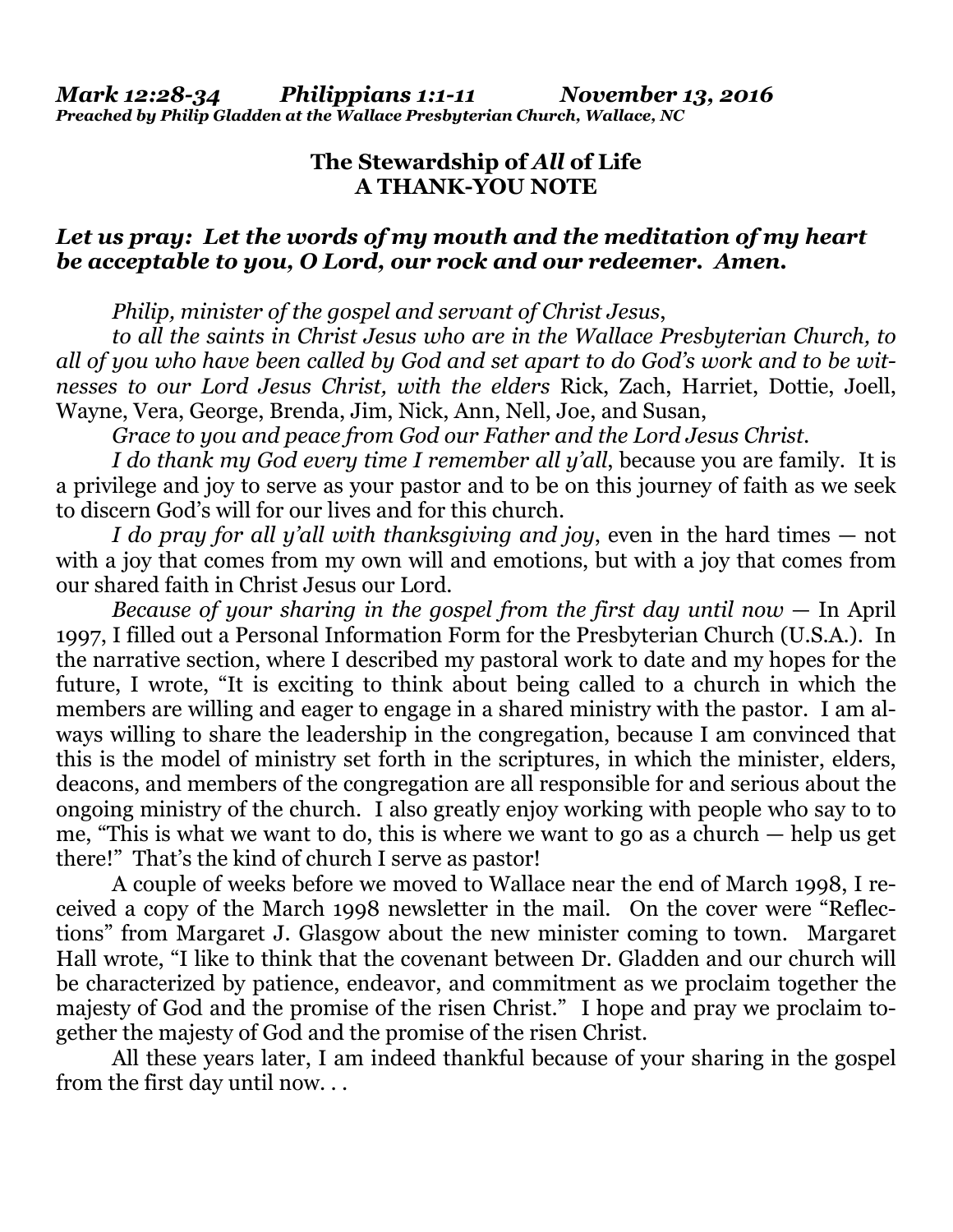. . . *and I am confident of this, that the one who began a good work among you will bring it to completion by the day of Jesus Christ.*

 For a number of years, I have used this tagline on my e-mails: Ask yourself this question: Where is God already at work in this situation? A couple of years ago I thought about changing the tagline, just for variety's sake. When I happened to mention that to some folks in the church, they all said, "Don't you dare!" It's been surprising and gratifying how many people have commented on that question over the years.

 Sometimes it's not always easy to see where God is already at work in a particular situation, but we are called to put our trust in the God who is already at work in our lives and in our church, and who will complete that good work by the day of Jesus Christ.

 The great 20th century Reformed theologian, Reinhold Niebuhr, wrote, "Nothing that is worth doing can be achieved in our lifetime; therefore we must be saved by hope. Nothing which is true or beautiful or good makes complete sense in any immediate context of history; therefore we must be saved by faith. Nothing we do, however virtuous, can be accomplished alone; therefore we must be saved by love. No virtuous act is quite as virtuous from the standpoint of our friend or foe as it is from our standpoint. Therefore we must be saved by the final form of love which is forgiveness."

 Read the history of our church, walk around in the buildings and read the plaques on the walls, look at the pictures in the Currie Building and the historical room, and you will see in the names and faces of the people who have gone before us in this place the truth of Dr. Niebuhr's words. The group of Presbyterians who left the Rockfish church to start this church in 1884; the Building Committee that led this congregation through a seven-year campaign in the midst of the Great Depression to build the Currie Building for Christian Education; the ministers who have served through the years; the elders and deacons and Sunday School teachers and youth leaders and Presbyterian Women and Men — so many faithful people, "saints," have come before us, who never saw the good work of this place come to completion. Nevertheless, they remained faithful to their God and laid the foundation for us to build upon — even if we ourselves do not see the completion of the good work God has begun and continues to do through us in the Wallace Presbyterian Church.

*It is right for me to think this way about all of you, because you hold me in your heart (and I hold you in my heart) . . . For God is my witness, how I long for all of you with the compassion of Christ Jesus.*

There is not enough time this morning for me to catalog all of the ways you show that you hold me in your heart (and I hold you in my heart). It is a high privilege and a humbling experience to pray with you, to be in hospital rooms and surgical waiting areas with you, to stand at the graveside with you and to celebrate life here in the sanctuary, to baptize your children, to officiate at your weddings, to enjoy fellowship around the tables in the Fellowship Hall and when we gather at our Lord's table, to teach our children the faith, to preach God's Word and lead God's people in worship, and to laugh and cry and wrestle with the deepest questions of life and faith. Through it all,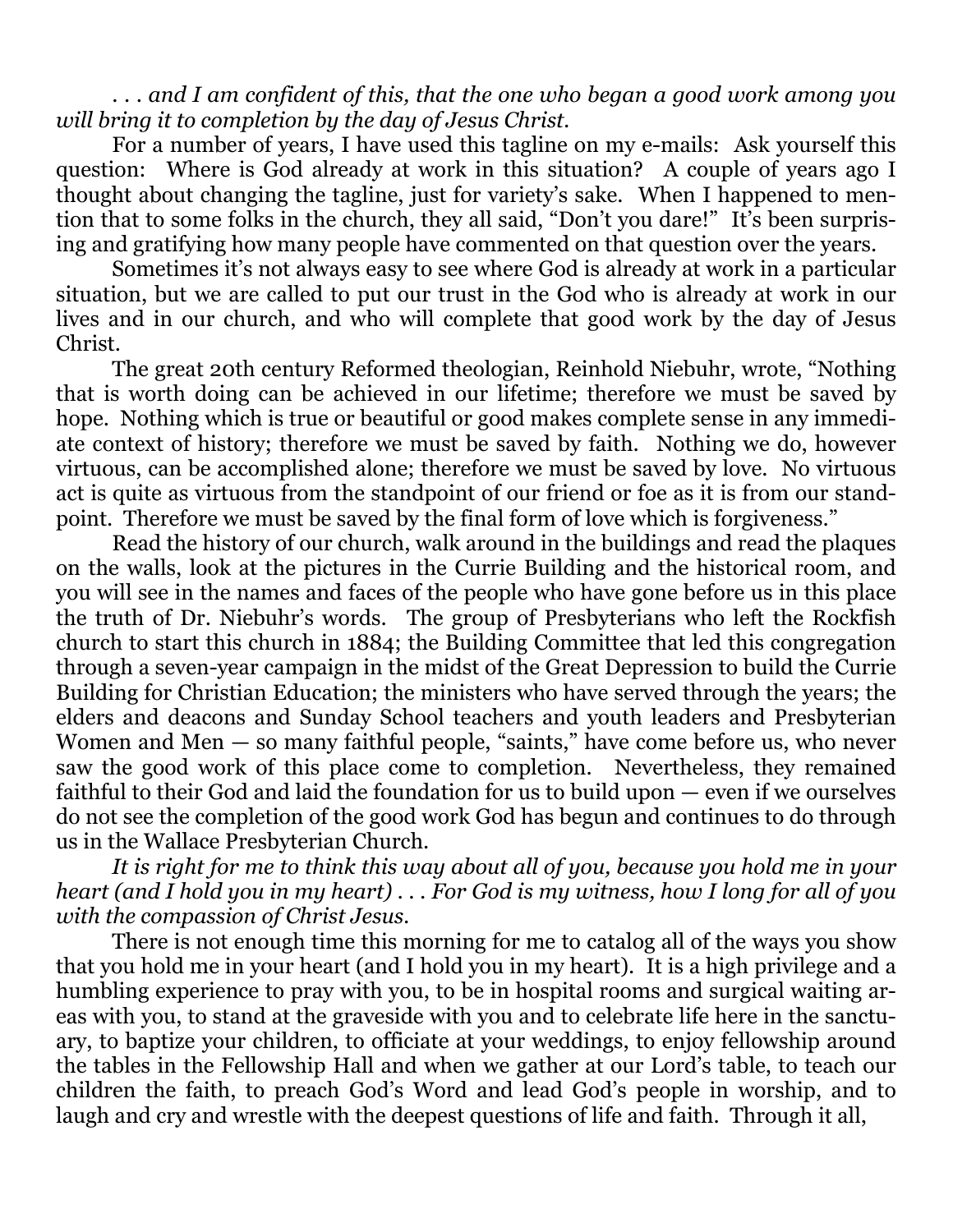I know that you hold me in your heart — and I hold you in my heart — and we can put our trust in our one true God who, through his amazing grace in Jesus Christ, holds us in his own heart.

*And this is my prayer, that your love may overflow more and more with knowledge and full insight to help you to determine what is best, so that in the day of Christ you may be pure and blameless . . .*

They are not my *favorite* Bible verses, but when it comes to providing a vision and guide for ministry here at the Wallace Presbyterian Church, I look to Paul's encouragement to the Christians at Ephesus. Paul wrote, "But each of us was given grace according to the measure of Christ's gift. The gifts he gave were that some would be apostles, some prophets, some evangelists, some pastors and teachers, to equip the saints for the work of ministry, for building up the body of Christ, until all of us come to the unity of the faith and of the knowledge of the Son of God, to maturity, to the measure of the full stature of Christ." (Ephesians 4:7, 11-13)

 Worship. Grow. Go. That is the motto our session adopted last year to describe what we think is most important in the life of our congregation. The financial commitment and the personal investment of our spiritual gifts that all of us are being asked to make are, first and foremost, intended to bring glory and praise to God. The ministry and mission catalog you were given explains how we try to "build up the body of Christ" and bear witness to God's love in Jesus Christ, here at WPC, in our community, and beyond.

*. . . to help you determine what is best, having produced the harvest of righteousness that comes through Jesus Christ for the glory and praise of God.*

In his Sermon on the Mount, Jesus taught, "You will know them by their fruits. A good tree cannot bear bad fruit, not can a bad tree bear good fruit." Using different images, Jesus taught the same lesson, "You are the light of the world. . . let your light shine before others, so that they may see your good works and give glory to your Father in heaven." (Matthew 7:16, 18; 5:14, 16)

 We have been using some of the apostle Paul's words in our Stewardship emphasis and education this fall, words he wrote to the Christians in Corinth as he encouraged them to fulfill their commitment and make good on their pledge to participate in God's work as they helped Christians in need in Jerusalem. Paul reminded them, "You will be enriched in every way for your great generosity, which will produce thanksgiving to God through us; for the rendering of this ministry not only supplies the needs of the saints but also overflows with many thanksgivings to God." Corinthians 9:11-12) May our church be known by the good fruit we bear, in a harvest of righteousness for the glory and praise of God.

 As you prayerfully consider how you will support the ministry of this church in the coming year and how you will live out your faith and use your God-given gifts in our shared mission, remember the words we heard back on October 12, words that are the foundation of all of our stewardship in all of life: "For by grace you have been saved through faith, and this is not your own doing; it is the gift of God — not the result of